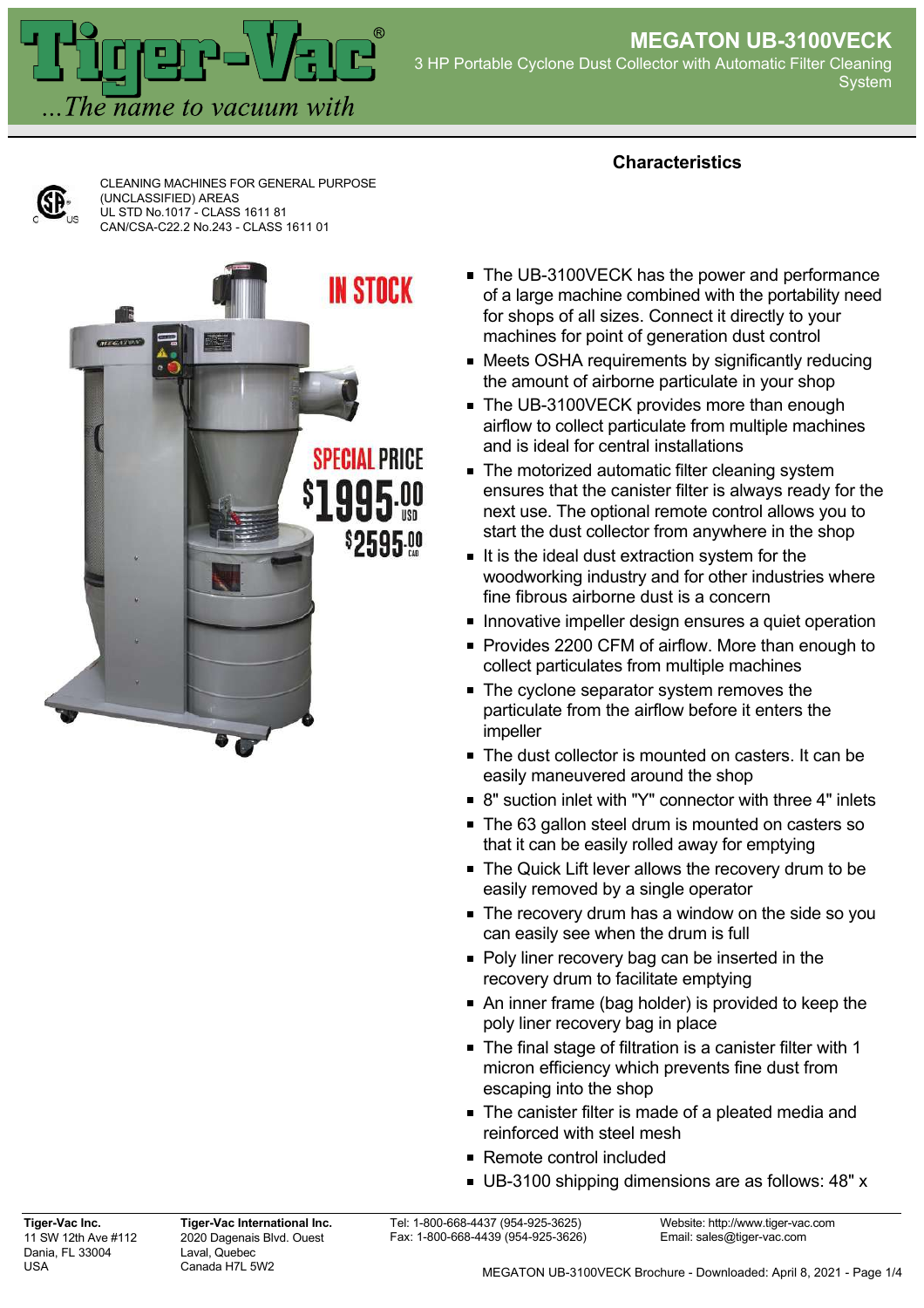27" x 43". Weight 348 lb. 1st box. 62" x 20" x 20". Weight 101 lb. 2nd box

**Tiger-Vac Inc.** 11 SW 12th Ave #112 Dania, FL 33004 USA

**Tiger-Vac International Inc.** 2020 Dagenais Blvd. Ouest Laval, Quebec Canada H7L 5W2

Tel: 1-800-668-4437 (954-925-3625) Fax: 1-800-668-4439 (954-925-3626)

Website: http://www.tiger-vac.com Email: sales@tiger-vac.com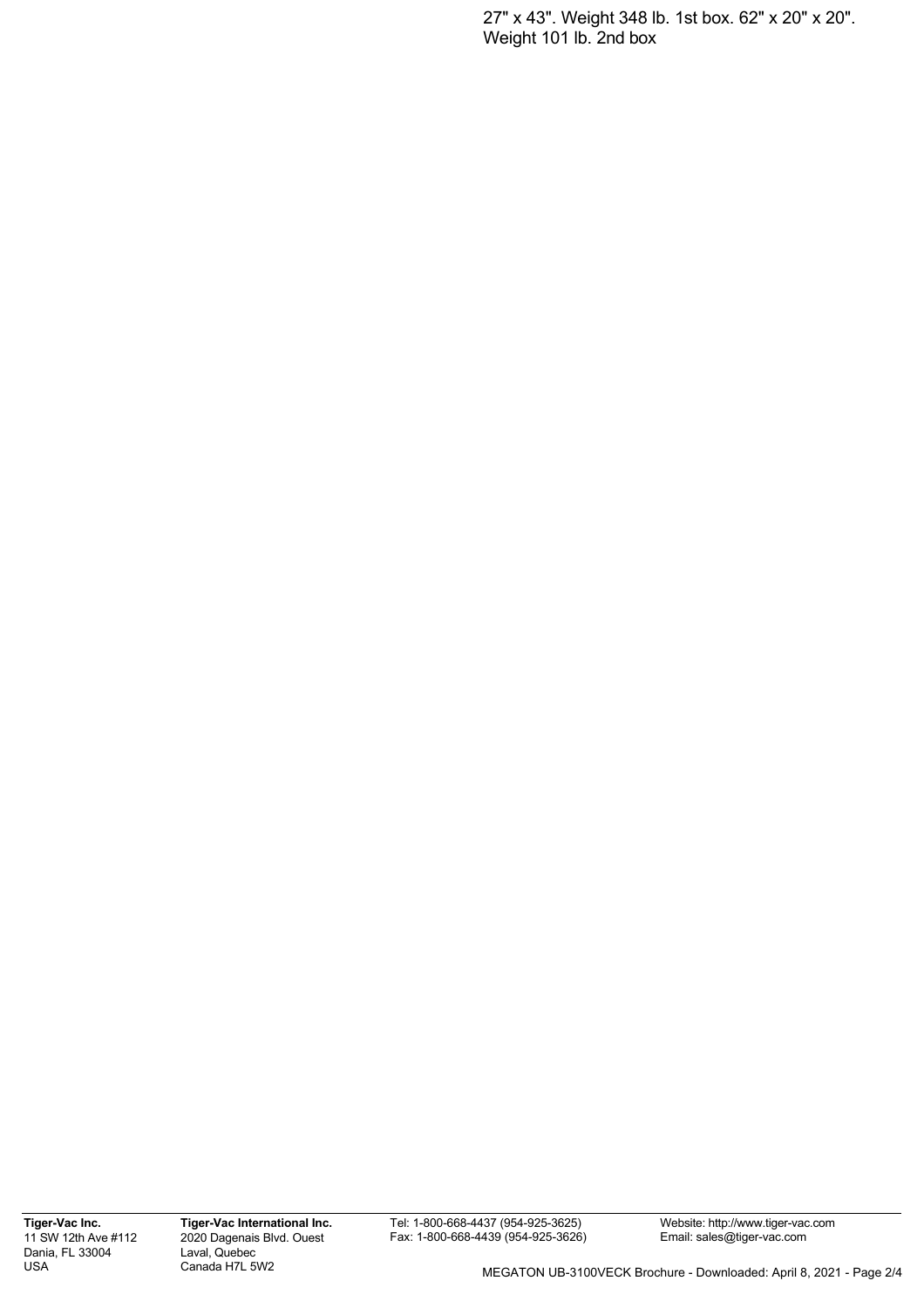## **Specifications**

| <b>MEGATON UB-3100VECK</b>  | 113071A4-REM                     | 113072A4-REM                     |
|-----------------------------|----------------------------------|----------------------------------|
| <b>Model Name</b>           | <b>UB-3100VECK</b>               | <b>UB-3100VECK</b>               |
| <b>Type (Powerhead)</b>     | Electric                         | Electric                         |
| <b>TEFC Motor</b>           | Yes                              | Yes                              |
| <b>Voltage</b>              | 208 V                            | 230 V                            |
| <b>Hertz</b>                | 60 Hz                            | 60 Hz                            |
| <b>Phase</b>                | Single                           | Single                           |
| <b>Wattage</b>              | 2220 W                           | 2220 W                           |
| <b>Power</b>                | 3 HP                             | 3 HP                             |
| <b>Amperage</b>             | 14 A                             | 13 A                             |
| <b>Air Flow</b>             | 2200 CFM                         | 2200 CFM                         |
| <b>Vacuum Pressure</b>      | 11.2 " $H_2$ 0                   | 11.2 " $H_2$ 0                   |
| <b>Sound Level</b>          | 78 dB(A)                         | 78 dB(A)                         |
| <b>Suction Inlet</b>        | $8"x4"x$ Three                   | $8"x4"x$ Three                   |
| <b>Cart Type</b>            | Carriage Base (CB)               | Carriage Base (CB)               |
| <b>Filter Cleaning</b>      | <b>Automatic Filter Cleaning</b> | <b>Automatic Filter Cleaning</b> |
| <b>Filter Type</b>          | Cartridge                        | Cartridge                        |
| <b>Filter Surface Area</b>  | $47 \text{ ft}^2$                | $47$ ft <sup>2</sup>             |
| <b>Dry Recovery - Bag</b>   | 63 gal.                          | 63 gal.                          |
| <b>Particle Size</b>        | $\mathbf{1}$                     | $\mathbf{1}$                     |
| Length                      | 59"                              | 59"                              |
| <b>Width</b>                | 37"                              | 37"                              |
| <b>Height</b>               | 85.5"                            | 85.5"                            |
| <b>Weight (Vacuum Only)</b> | 395 lb.                          | 395 lb.                          |
| <b>Cord Length</b>          | 10 ft.                           | 10 ft.                           |

Please note that specifications are subject to change without notice